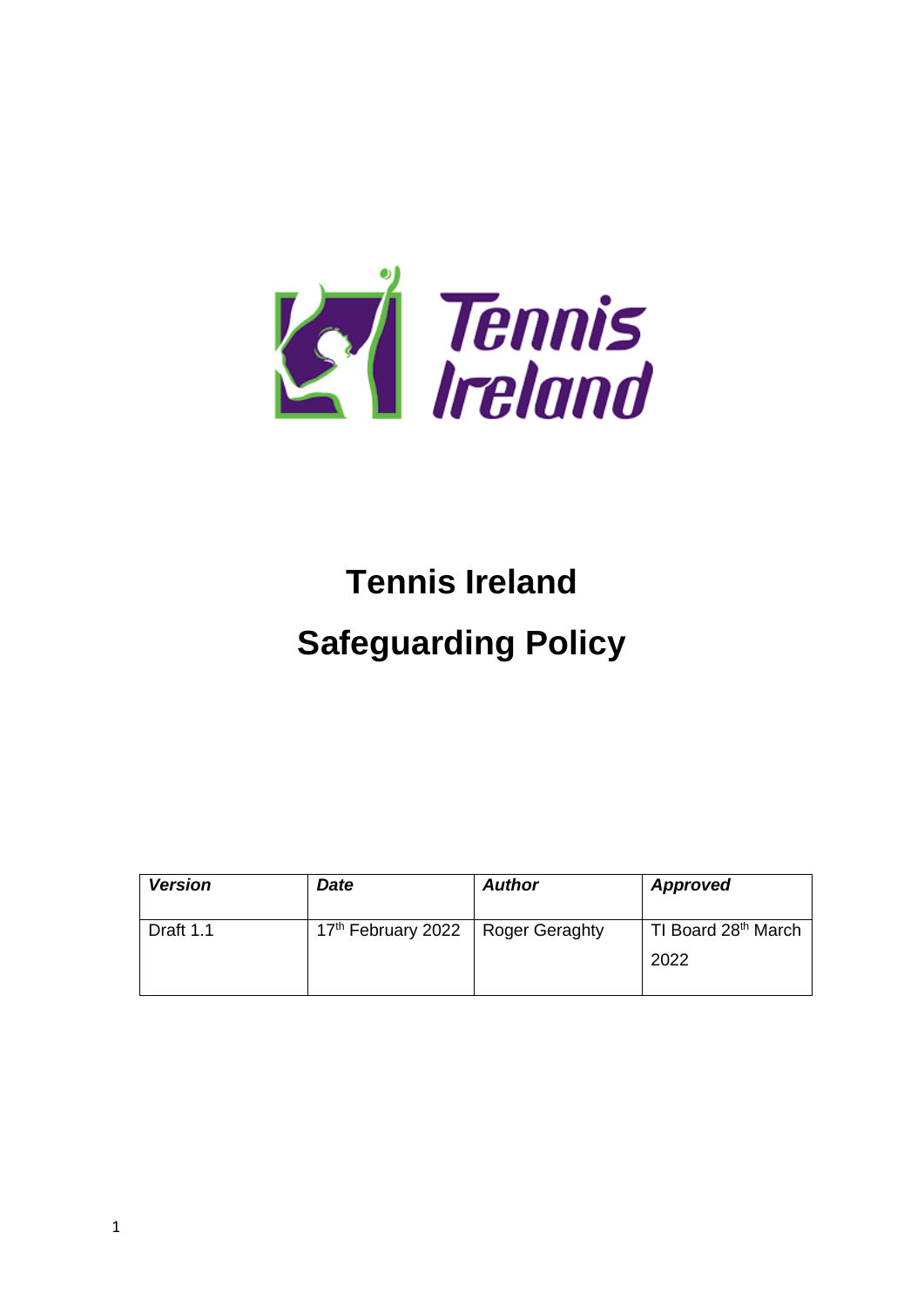This policy applies to all those involved in Tennis Ireland including, but not limited to, coaches, administrators, officials, volunteer drivers, members, parents, and young people.

### **SAFEGUARDING POLICY STATEMENT**

Tennis Ireland is fully committed to safeguarding the well-being of its members.

Every individual in the organisation should at all times show respect and understanding for their rights, safety, and welfare, and conduct themselves in a way that reflects the principles of Tennis Ireland and the guidelines contained in this policy.

#### **(For our Safeguarding Statement please refer to our website)**

#### **Safeguarding or Child Protection**

The term child protection has been expanded to safeguarding as it reflects the wider responsibility for health and safety and prevention as well as just protection from abuse. The word safeguarding has been used with increasing frequency over the last few years in a wide range of settings and situations, going well beyond the world of children and child protection. It may be defined as "Doing everything possible to minimise the risk of harm to children and young people."

Safeguarding is about being proactive and putting measuresin place in advance of any contact with children to ensure that children are going to be kept safe.

This could include:

• Ensuring staff / volunteers are properly checked when they are recruited.

• Guidelines for people who encounter children as part of their role to ensure they know what they need to do to keep children safe; and

• Guidelines for planning an event or activity with children and putting measures in place to minimise the risk of safeguarding issues occurring.

## **Code of Conduct**

Tennis Ireland supports the view that all children's sport should be conducted in an atmosphere of fair play. In this context the NGB undertakes to adopt the definition of fair play as set out in the European Sports Charter and Code of Ethics, Council of Europe (1993).

"Fair play is much more than playing within the rules. It incorporates the concepts of friendship, respect for others and always playing within the right spirit. Fair play is defined as a way of thinking, not just a way of behaving. It incorporates issues concerned with the elimination of cheating, gamesmanship, doping, violence (both physical and verbal), exploitation, unequal opportunities, excessive commercialism, and corruption."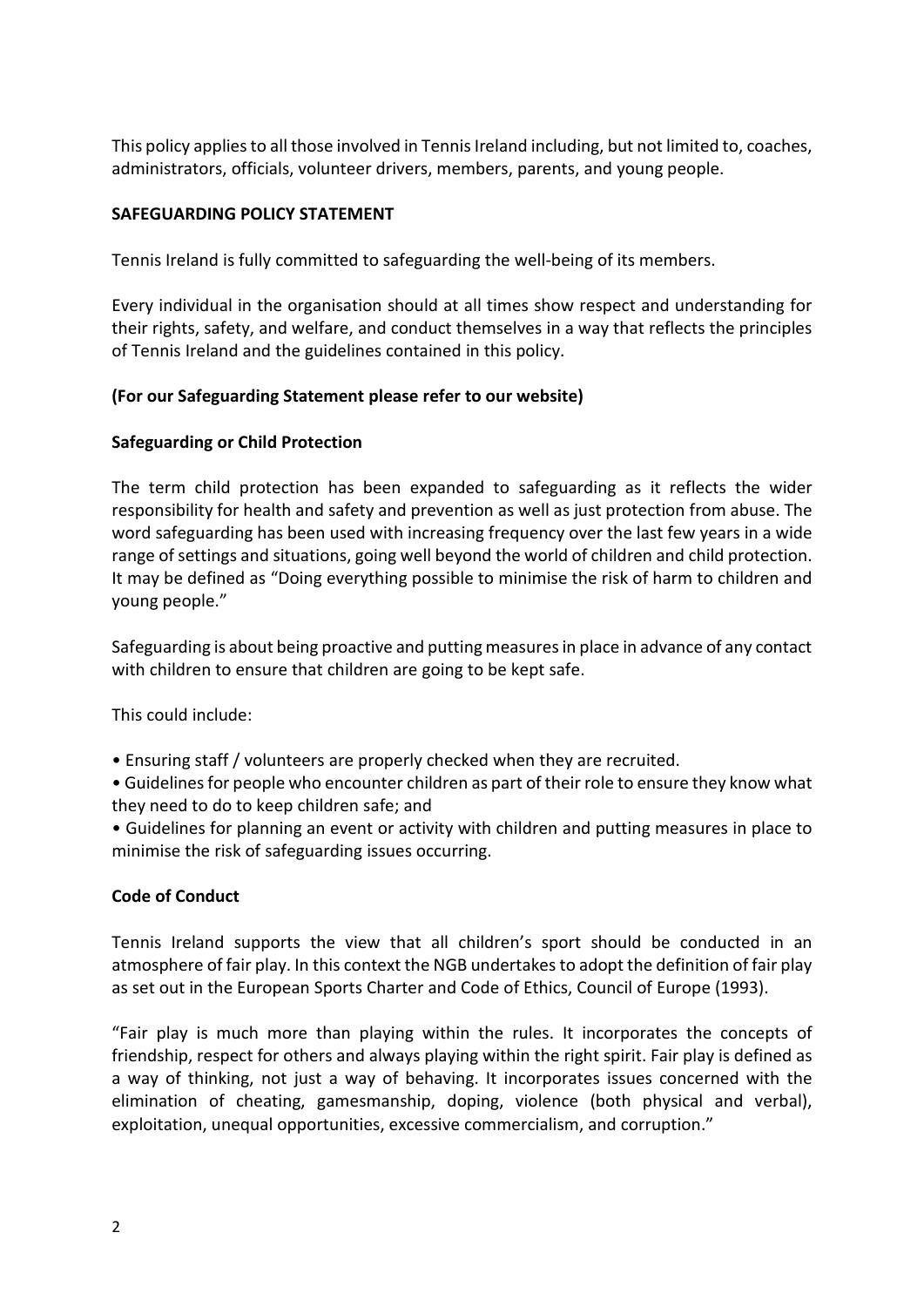To promote the best practice in children's sport, Tennis Ireland has adopted and implements the guidelines as set out in Safeguarding Guidance for Children & Young People in Sport and as required by law, has conducted a risk assessment of their children's programmes and the potential for harm to come to young participants whilst they are in their care.

As a follow up to the risk assessment exercise, the Board of Directors has written a Safeguarding Statement signed off by our chairperson and in conjunction with our Children's Officers and Designated Liaison Person, put in place the policies and procedures required to bring all risks down to low levels.

Tennis Ireland's Safeguarding Statement is posted prominently on the Organisation's Website and in their premises. We require all adults associated with children's activitiesto have signed our relevant code of conduct.

Tennis Ireland is operated under its Memorandum of Articles. This document has been approved and adopted by the members of the Association at various Annual and Extraordinary General Meetings of the members of the Association.

Any changes to the Memorandum of Articles, must be approved by the members of Tennis Ireland at a General Meeting of the members.

The Board of Directors of Tennis Ireland are elected by the members of the Company (The Clubs) at the Annual General Meeting in accordance with the procedures set out in the Memorandum of Articles.

#### **Safe Recruitment**

Tennis Ireland has adopted and consistently applies a safe and clearly defined method of recruiting and selecting Volunteers, Officials, Coaches and any other Employees or Contractors who have contact with children.

Details of this can be found in Appendix 4 in our Safeguarding Guidance for Children & Young People in Tennis Manual.

Tennis Ireland expects all affiliated clubs/organisations to adhere to our safe recruitment procedure.

The roles of the committee members, all Sports Leaders and parents/ guardians have been clearly defined.

#### **Safeguarding Adults at Risk**

One important difference between safeguarding adults and safeguarding children is an adult's right to self-determination.

Adults may choose not to act at all to protect themselves and only in extreme circumstances will the law intervene. Like for example, when an adult is assessed to lack capacity in that area.